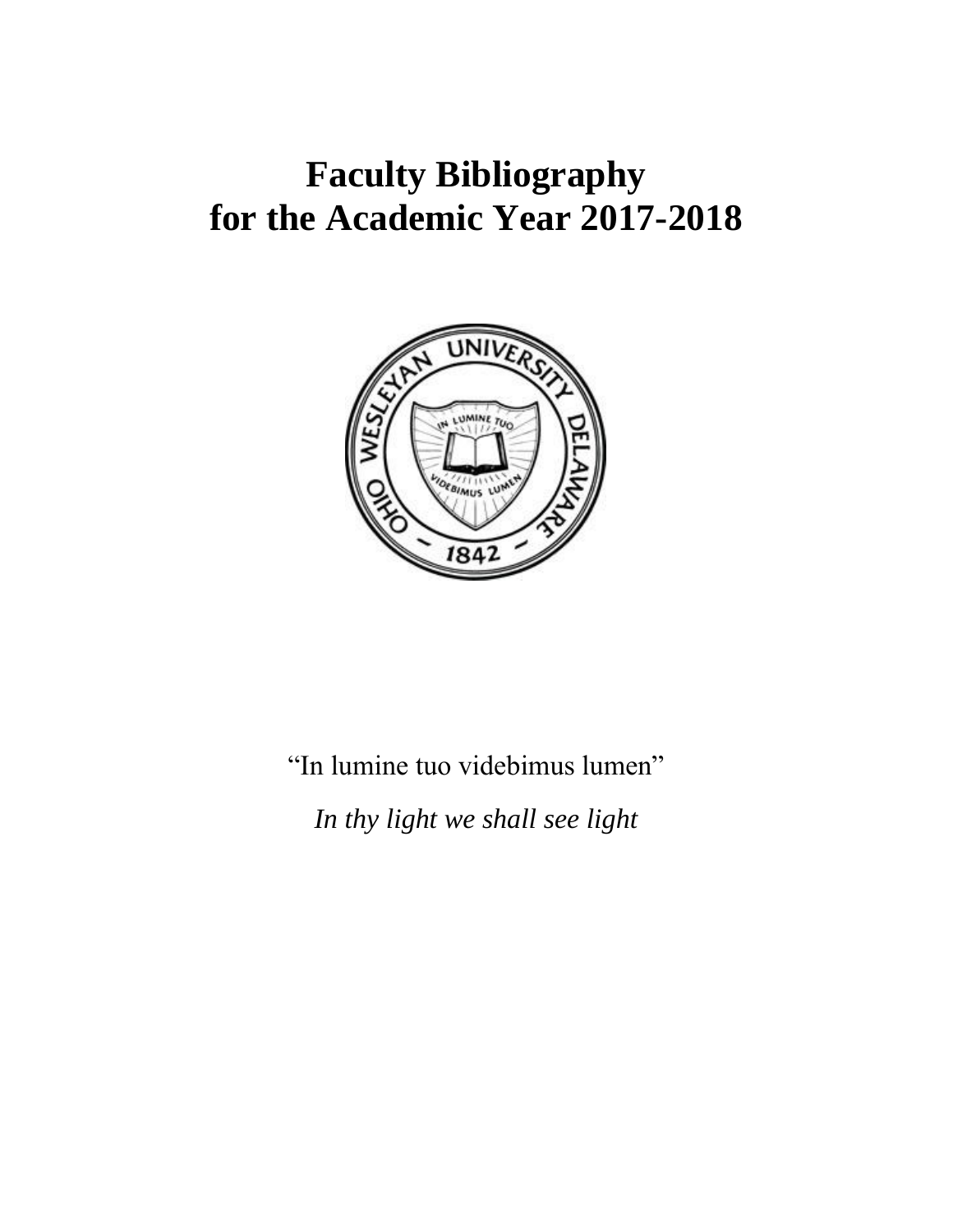## **Ohio Wesleyan University Libraries Faculty Bibliography for the Academic Year 2017-2018**

- Allison, Mark. Review of *Karl Marx: Greatness and Illusion*, by Gareth Stedman Jones. *Nineteenth-Century Contexts* 39, no. 3 (2017): 240-242. doi: 10.1080/08905495.2017.1312782.
- \*Ambegaokar, Surendra S., Alexander J. Gill, Rolando Garza, Benjamin B. Gelman, and Dennis L. Kolson. "Heme Oxygenase-1 Promoter Region (GT)n Polymorphism Associates With Increased Neuroimmune Activation and Risk for Encephalitis in HIV Infection." *Journal of Neuroinflammation* 15, no. 70 (2018). Published electronically March 6, 2018. doi: 10.1186/s12974-018-1102-z.
- \*Ambegaokar, Surendra S., Colleen E. Kovacsics, Alexander J. Gill, Benjamin B. Gelman, and Dennis L. Kolson. "Degradation of Heme Oxygenase-1 by the Immunoproteasome in Astrocytes: A Potential Interferon-Gamma Dependent Mechanism Contributing to HIV Pathogenesis." *Glia* 65, no. 8 (2017): 1264-1277. doi: 10.1002/glia.23160.
- \*Bailey, Kira, Douglas A. Gentile, Daphne Bavelier, Jeanne F. Brockmeyer, Hilarie Cash, Sarah M. Coyne, Andrew Doan, et al. "Internet Gaming Disorder in Children and Adolescents." In "Children, Adolescents and Screens: What We Know and What We Need To Learn," edited by Pamela Hurst-Della Pietra. Supplement, *Pediatrics* 140, no. 5 (2017): S81-S85. doi: 10.1542/peds.2016-1758H.
- \*Bailey, Kira, Jun Jiang, and Xiao Xiao. "Midfrontal Theta and Posterior Parietal Alpha Band Oscillations Support Conflict Resolution in a Masked Affective Priming Task." *Frontiers in Human Neuroscience* 12, no. 175 (2018). Published electronically May 3, 2018. doi: 10.3389/fnhum.2018.00175.
- \*Bailey, Kira, Melina R. Uncapher, Lin Lin, Larry D. Rosen, Heather L. Kirkorian, Naomi S. Baron, Joanne Cantor, et al. "Media Multitasking is Associated With Cognitive, Psychological, Neural, and Learning Differences." In "Children, Adolescents and Screens: What We Know and What We Need To Learn," edited by Pamela Hurst-Della Pietra. Supplement, *Pediatrics* 140, no. 5 (2017): S62-S66. doi: 10.1542/peds.2016- 1758D.
- \*Bailey, Kira, Robert West, and Stephen Anderson. "Transient and Sustained ERP Activity Related to Feedback Processing in the Probabilistic Selection Task." *International Journal of Psychophysiology* 126 (2018): 1-12. doi: 10.1016/j.ijpsycho.2018.02.011.

*\*To highlight campus authors, the order of authorship listed on this citation does not truly reflect the authorship on the actual work.*

*Faculty Bibliography 2017 - 2018*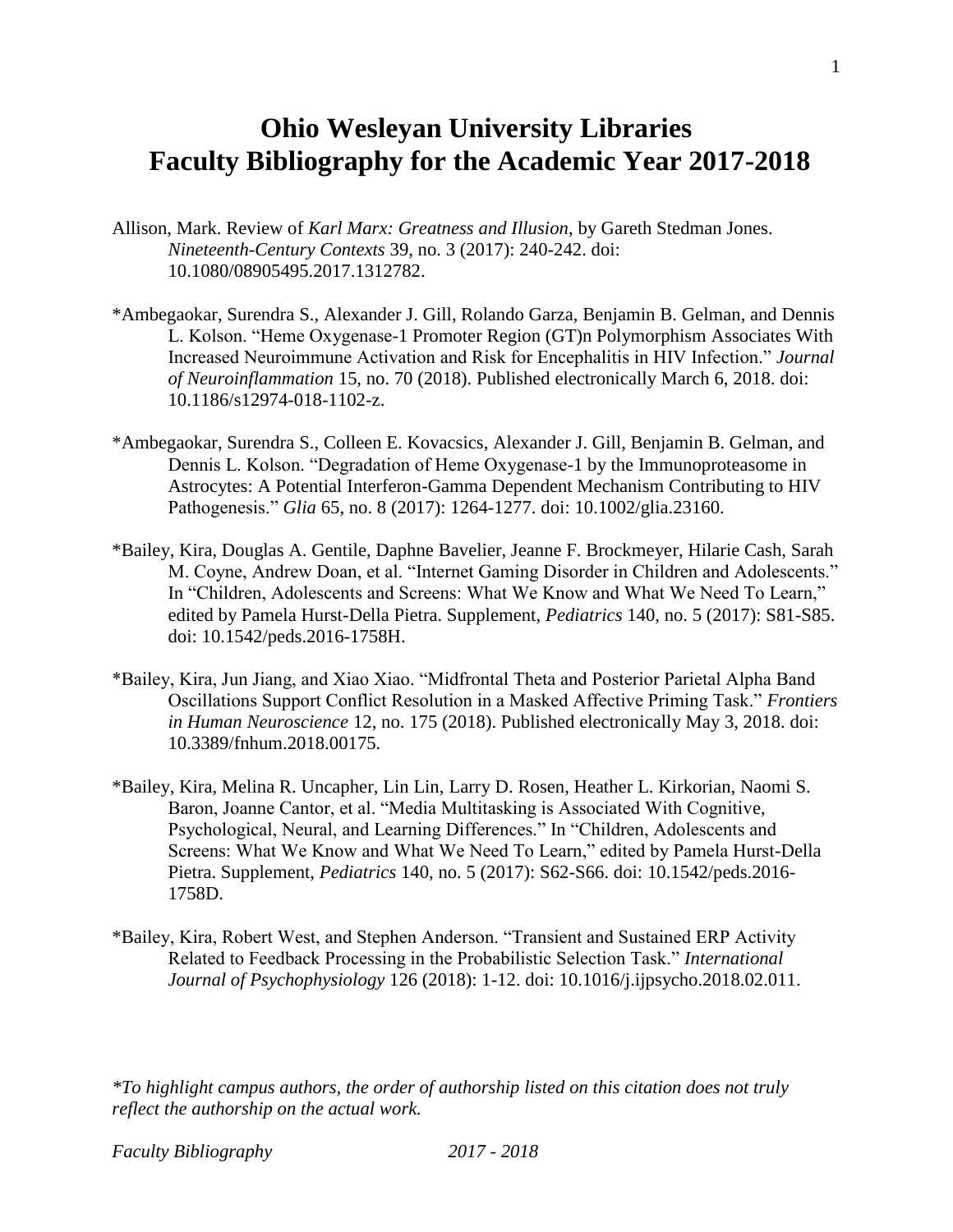- Bogdanov, Kristina, Cynthia Cetlin, Frank Hobbs, James Krehbiel, Jeff Nilan, Jonathan Quick, and David Bugay. In *Range of Vision.* Art exhibition at Ross Art Museum, Delaware, OH. January 17-March 30, 2018.
- \*Bugay, David, Kristina Bogdanov, Cynthia Cetlin, Frank Hobbs, James Krehbiel, Jeff Nilan, and Jonathan Quick. In *Range of Vision.* Art exhibition at Ross Art Museum, Delaware, OH. January 17-March 30, 2018.
- Bunnell, Sarah and Andrea F. Greenhoot. "Do Overgeneral Memories Make Us Feel Better? An Experimental Examination." *Memory* 26, no. 1 (2018): 74-88. doi: 10.1080/09658211.2017.1323105.
- Busch, Andrew, Daniel R. Clifton, James A. Onate, Vincent K. Ramsey, and Fred Cromartie. "Relationship of Preseason Movement Screens With Overuse Symptoms in Collegiate Baseball Players." *International Journal of Sports Physical Therapy* 12, no. 6 (2017): 960-966. doi: 10.16603/ijspt20170960.

Butcher, Amy. "Gradient." *Brevity* 55 (2017). [http://brevitymag.com/nonfiction/gradient/.](http://brevitymag.com/nonfiction/gradient/)

———. "Gun Violence: America's Great Common Denominator." *Lit Hub*, May 23, 2018. [https://lithub.com/gun-violence-americas-great-common-denominator/.](https://lithub.com/gun-violence-americas-great-common-denominator/)

———. "MIA: The Liberal Men We Love." *Lit Hub*, February 27, 2018. [https://lithub.com/mia](https://lithub.com/mia-the-liberal-men-we-love/)[the-liberal-men-we-love/.](https://lithub.com/mia-the-liberal-men-we-love/)

———. "Women These Days." *Brevity* 58 (2018). [http://brevitymag.com/current-issue/women](http://brevitymag.com/current-issue/women-these-days/)[these-days/.](http://brevitymag.com/current-issue/women-these-days/)

Carpenter, Lynette [D.B. Borton, pseud.]. *Second Coming*. Self-Published, Boomerang Books, 2017.

———. *Smoke*. Self-Published, Boomerang Books, 2017.

- \*Cetlin, Cynthia, Kristina Bogdanov, Frank Hobbs, James Krehbiel, Jeff Nilan, Jonathan Quick, and David Bugay. In *Range of Vision.* Art exhibition at Ross Art Museum, Delaware, OH. January 17-March 30, 2018.
- Choi, Ji Young. "Historical and Theoretical Perspectives on the Rise of China: Long Cycles, Power Transitions, and China's Ascent." *Asian Perspective* 42, no. 1 (2018): 61-84. doi: 10.5555/0258-9184-42.1.61.
- Eastman, David. "Review Essays: Martyrdom in Historical and Contemporary Perspective." *Religious Studies Review* 43, no.4 (2018): 349-356. doi: 10.1111/rsr.13206.

*\*To highlight campus authors, the order of authorship listed on this citation does not truly reflect the authorship on the actual work.*

*Faculty Bibliography 2017 - 2018*

2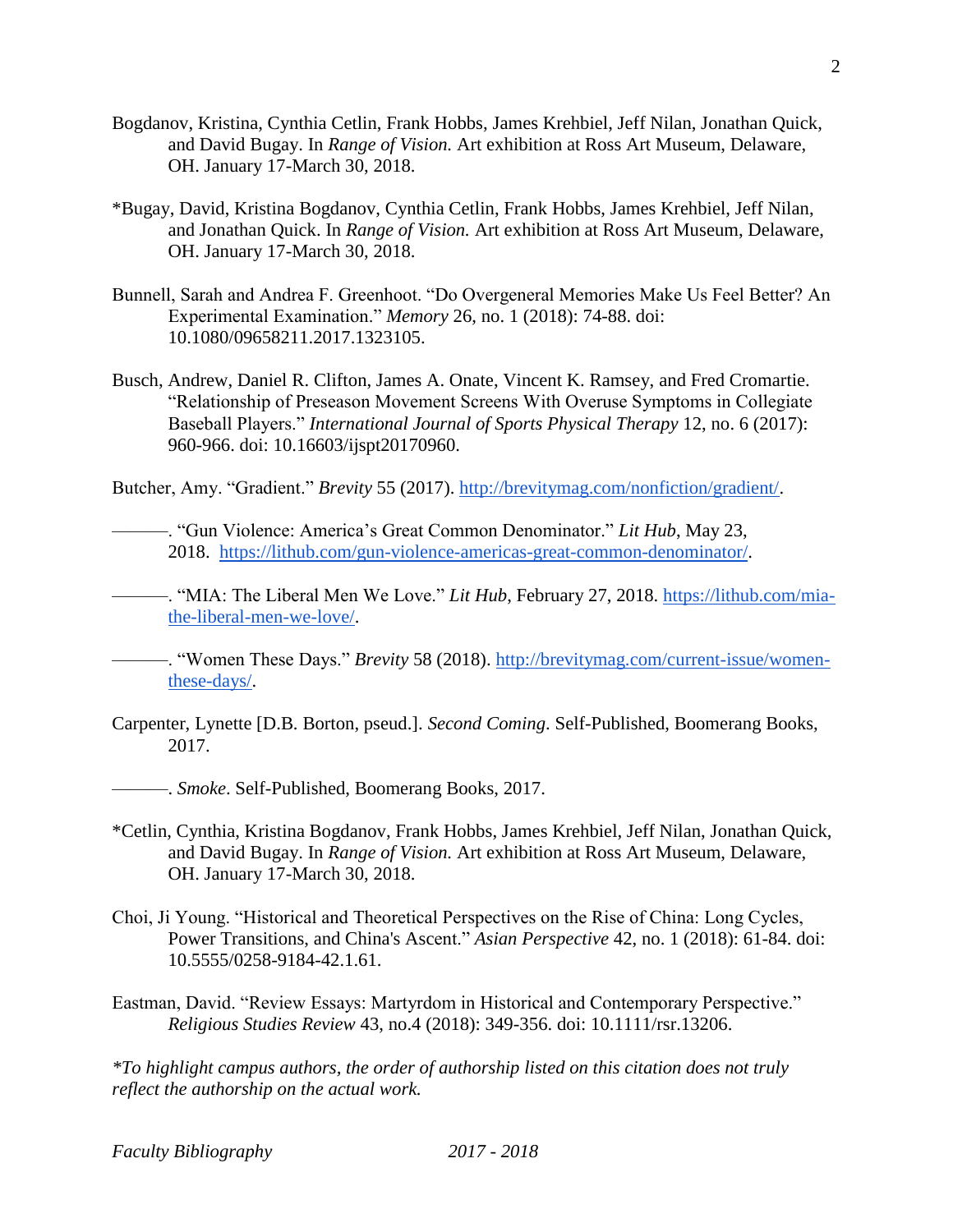———. Review of *The Fate of the Apostles: Examining the Martyrdom Accounts of the Closest Followers of Jesus*, by Sean McDowell. *Journal of Theological Studies* 68, no. 1 (2017): 337-340. doi: 10.1093/jts/flw223.

3

Flamm, Michael. Review of *A Time of Scandal: Charles R. Forbes, Warren G. Harding, and the Making of the Veterans Bureau*, by Rosemary Stevens. *Business History Review* 91, no. 3 (2017): 620-623. doi: 10.1017/S0007680517001209.

———. "Urban Upheaval and the Enduring Appeal of Law and Order." *Labor: Studies in Working-Class History* 14, no. 4 (2017). doi: 10.1215/15476715-4209302.

- Flynn, Erin. "Strategic Fouls: A New Defense." *Journal of the Philosophy of Sport* 44, no. 3 (2017): 342-358. doi: 10.1080/00948705.2017.1361330.
- Fratantuono, Lee. "The Ambiguous Arms of Aeneas." *Acta Classica Universitatis Scientiarum Debreceniensis* 53 (2017): 37-42.

———. "Apollo in the Aeneid." *Eirene: Studia Graeca et Latina* 53 (2017): 169-198.

†———. *Caligula: An Unexpected General*. Barnsley, England: Pen & Sword Military, 2018.

———. "A Furious Fury: Virgil's Camilla, Livy's Camillus, and the Reconciliations of Juno." In *Pushing the Boundaries of Historia*, edited by Lee Fratantuono and Mary English. London: Routledge, 2018.

- †———. *Lucullus: The Life and Campaigns of a Roman Conqueror*. Barnsley, England: Pen & Sword Military, 2017.
	- ———. "*Pallasne Exurere Classem*: Minerva in the *Aeneid*." *Arctos: Acta Philologica Fennica*  51 (2017).
- ———. Review of *The Hills of Rome: Signature of an Eternal City*, by Caroline Vout. *The Classical Journal* 113, no. 3 (2018): 381-382.
- ———. Review of *Polyainos: Strategika. Griechisch-deutsch. Sammlung Tusculum*, edited by Kai Brodersen. *Bryn Mawr Classical Review* (2018). [http://bmcr.brynmawr.edu/2018/2018-02-45.html.](http://bmcr.brynmawr.edu/2018/2018-02-45.html)
- ———. "Vesta or Vespa: A Conjecture at Pseudo-Virgil, Copa 26." *Latomus* 76, no. 4 (2017): 975-980.
- Fratantuono, Lee and Mary English, ed. *Pushing the Boundaries of Historia*. London: Routledge, 2018.

*†This work contains contributions from OWU student or alumni researchers.*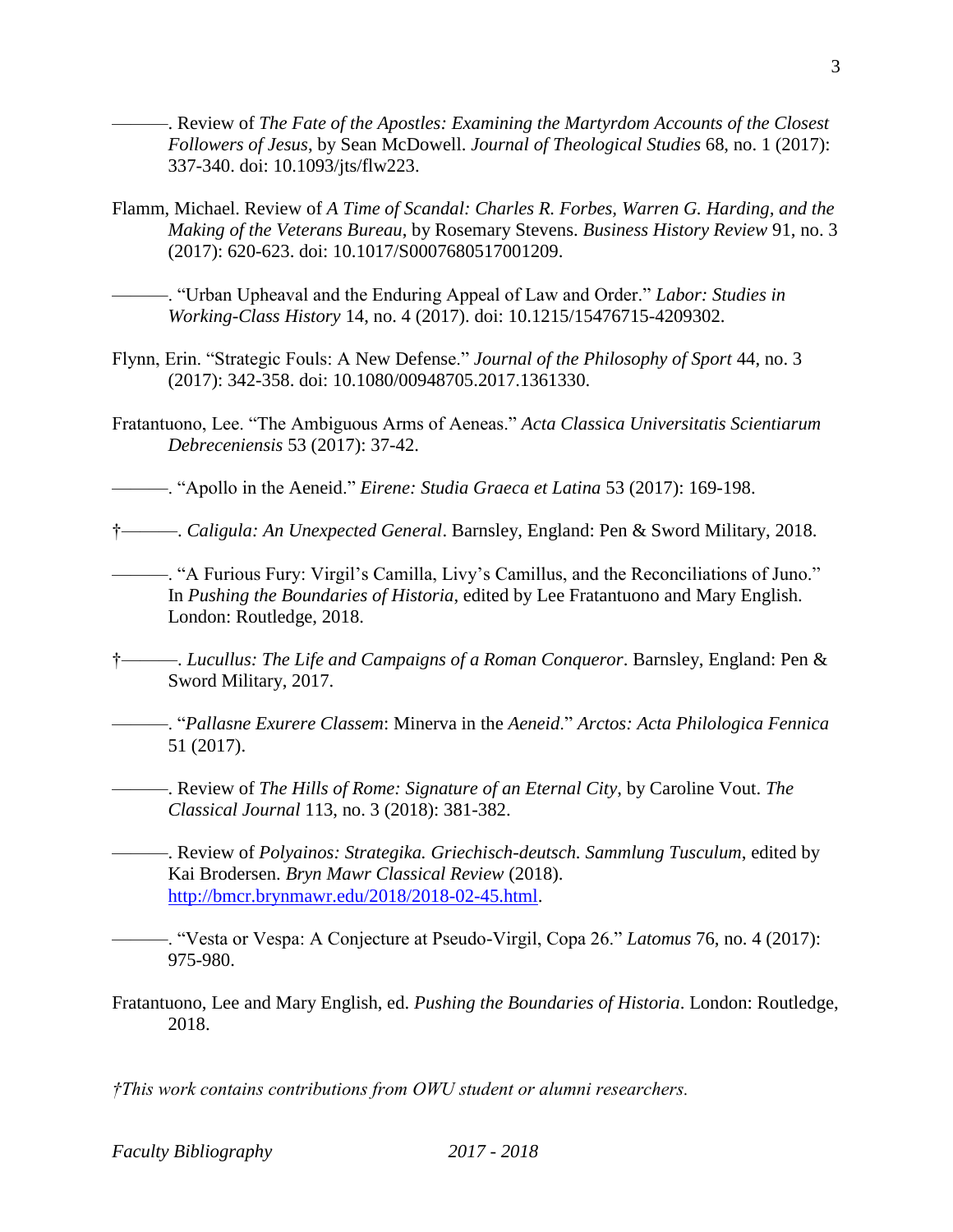- Fratantuono, Lee and Alden Smith. "Ad Aen. 8, 672: New (Actually Old) Evidence for the Singular Spumabat." *Quaderni Urbinati di Cultura Classica* 119, no. 2 (2018): 55-59.
- Fratantuono, Lee and R. Alden Smith, ed. *Virgil, Aeneid 8. Text, Translation, and Commentary*. Boston, MA: Brill, 2018.
- Gitter, Robert, Faith MacDonald, and Daniel Greenleaf. "When Less is Not More: Recovery After a Decline in the Size of the Freshman Class at Private Small Liberal Arts Colleges." *College & University Journal* 93, no. 2 (2018): 2-15. [https://www.aacrao.org/research](https://www.aacrao.org/research-publications/quarterly-journals/college-university-journal/issue/c-u-vol.-93-no.-2-spring-2018)[publications/quarterly-journals/college-university-journal/issue/c-u-vol.-93-no.-2-spring-](https://www.aacrao.org/research-publications/quarterly-journals/college-university-journal/issue/c-u-vol.-93-no.-2-spring-2018)[2018.](https://www.aacrao.org/research-publications/quarterly-journals/college-university-journal/issue/c-u-vol.-93-no.-2-spring-2018)
- Goldstein, Gerald, Sarah Bergman, Marielle Buss, Mary Cranley, and Nicholas Reed. "Ginger Extract Inhibits the Replication of T2 Bacteriophage by Inhibiting the Synthesis of Nucleosides." *Research & Reviews: A Journal of Biotechnology* 7, no. 3 (2018): 20-27.
- †Goldstein, Gerald, Emily McKenzie, Nicholas Reed, and Andrew Smith. "Effect of the Length of Antisense RNA on Bacterial Enzyme Production." *Research & Reviews: A Journal of Biotechnology* 7, no. 2 (2017): 19-24.
- \*Griffin, Larry, the Four Tops, et al. *The Sunspot Tanning Salon Rock n' Roll House Party 19*. Performance, Vern Riffe Center for the Arts, Portsmouth, Ohio, April 7, 2018.
- \*Griffin, Larry, Aretha Franklin, et al. *Enduring Vision: Elton John AIDS Foundation 15th Annual Gala*. Performance, Cathedral of Saint John the Divine, New York, NY, November 7, 2017.
- Gunasti, Susan. Review of *Longing for the Lost Caliphate: A Transregional History*, by Mona Hassan. *Critical Research on Religion* 6, no. 1 (2018): 101-103. doi: 10.1177/2050303218757322.
- Haring-Kaye, Robert, S. I. Morrow, J. Doring, S. L. Tabor, K. Q. Le, P. R. P. Allegro, P. C. Bender, et al. "Multiple Band Structures in Ge-70." *Physical Review C* 97, no. 2 (2018). Published electronically February 7, 2018. doi: 10.1103/PhysRevC.97.024308.
- \*Harmon, Robert, Tahina Ramiaramanantsoa, Anthony F. J. Moffat, Richard Ignace, Nichole St. Louis, Dany Vanbeveren, Tomer Shenar, et al. "BRITE-Constellation High-Precision Time-Dependent Photometry of the Early O-Type Supergiant Zeta Puppis Unveils the Photospheric Drivers of its Small and Large-Scale Wind Structures." *Monthly Notices of the Royal Astronomical Society* 473, no. 4 (2018): 5532-5569. doi: 10.1093/mnras/stx2671.

*\*To highlight campus authors, the order of authorship listed on this citation does not truly reflect the authorship on the actual work. †This work contains contributions from OWU student or alumni researchers.*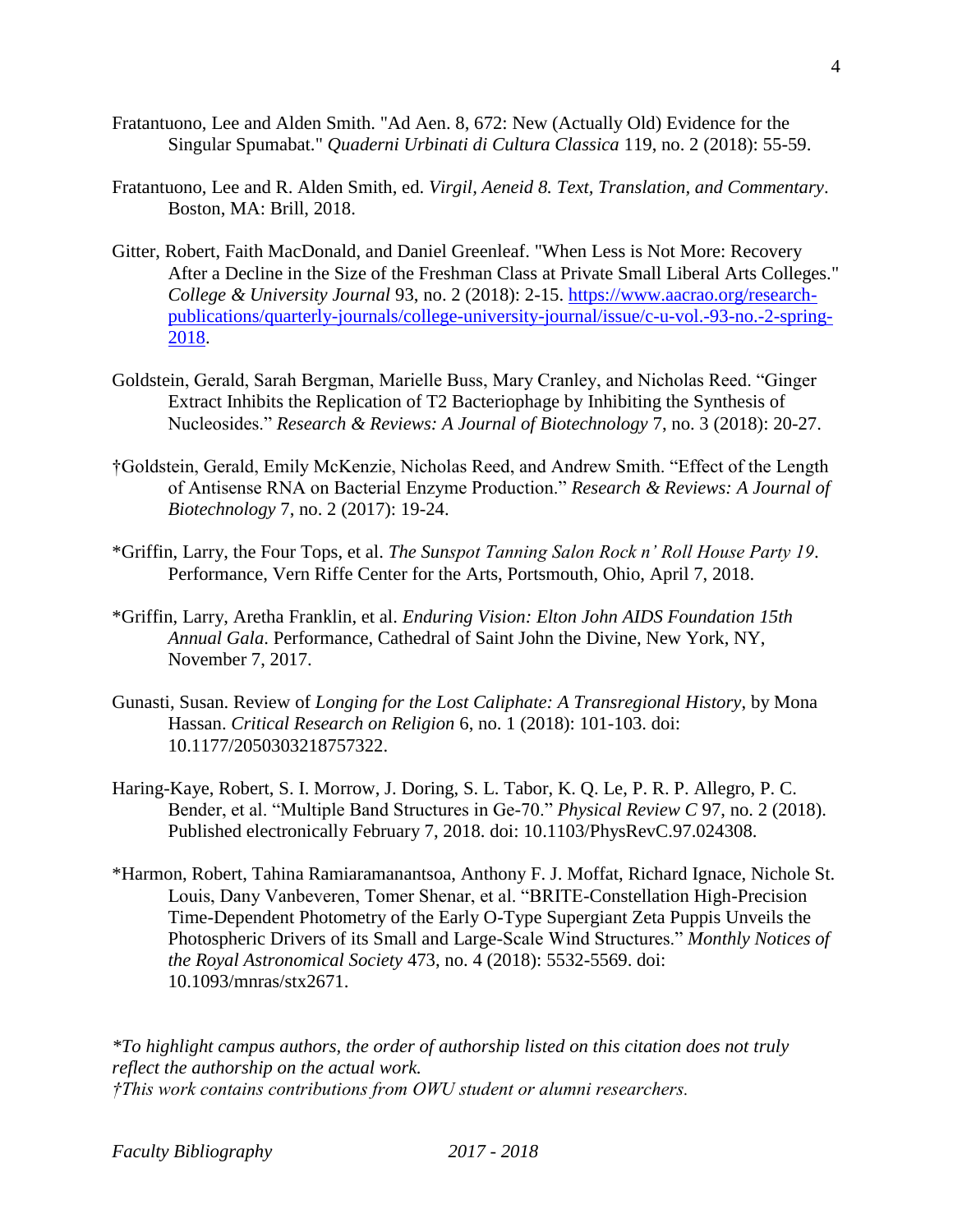- \*Harmon, Robert, Rachael M. Roettenbacher, John D. Monnier, Heidi Korhonen, Fabien Baron, Thomas Hackman, Gregory W. Henry, et al. "Contemporaneous Imaging Comparisons of the Spotted Giant sigma Geminorum Using Interferometric, Spectroscopic, and Photometric Data." *Astrophysical Journal* 849, no. 2 (2017). Published electronically November 7, 2017. doi: 10.3847/1538-4357/aa8ef7.
- \*Hobbs, Frank, Kristina Bogdanov, Cynthia Cetlin, James Krehbiel, Jeff Nilan, Jonathan Quick, and David Bugay. In *Range of Vision.* Art exhibition at Ross Art Museum, Delaware, OH. January 17-March 30, 2018.
- Johnson, David and Nancy Murray. "A Revision of Xylopia L. (Annonaceae): The Species of Tropical Africa." *Phytokeys* 97 (2018): 1-252.
- \*Johnson, David, Nancy Murray, R. C. J. Lim, S. Lindsay, D. J. Middleton, B. C. Ho, P. K. F. Leong, et al. "New Records and Rediscoveries of Plants in Singapore." *Gardens' Bulletin Singapore* 70, no. 1 (2018): 67-90.
- Johnson, David, Maihyra M. Pombo, Lars W. Chatrou, and Charles E. Zartman. "Xylopia Annoniflora (Annonaceae): A New Species From Central Amazonia." *Phytotaxa* 317, no. 2 (2017): 130-136. doi: 10.11646/phytotaxa.317.2.5.
- Jolley, Jennifer. *Never Forget, Never Remember* (2017). Premiere performance by the Bowling Green State University Wind Symphony, 38th Annual Bowling Green New Music & Art Festival, Bowling Green, OH, October 19, 2017.

———. "Prisoner of Conscience," tracks 10-23 on Quince Ensemble *Motherland*, New Focus Recordings fcr203, 2018, compact disc.

- Kalb, Marty. In *Ohio Spotlight Exhibition*. Art exhibition at Ohio Governor's Residence and Heritage Garden, Columbus, OH. July-August 2018.
- Kalb, Marty, et al. In *Match-Up: New Works on Paper in Dialogue*. Art exhibition at the Columbus Museum, Columbus, GA. Summer 2018.
- \*Kalb, Marty, Ursula Brenner, Todd Camp, Alan Crockett, Linda Fischer, Marc Ross, Marti Steffy, and Linda Ann Weber. In *It's All Abstract*. Art exhibition at Art Access Gallery, Columbus, OH. September 8-October 31, 2017.
- \*Kalb, Marty and Alfred Tibor. In *The Life and Works of Alfred Tibor*. Art exhibition at Ohio Governor's Residence and Heritage Garden, Columbus, OH. April 12-May 15, 2018.

*\*To highlight campus authors, the order of authorship listed on this citation does not truly reflect the authorship on the actual work.*

5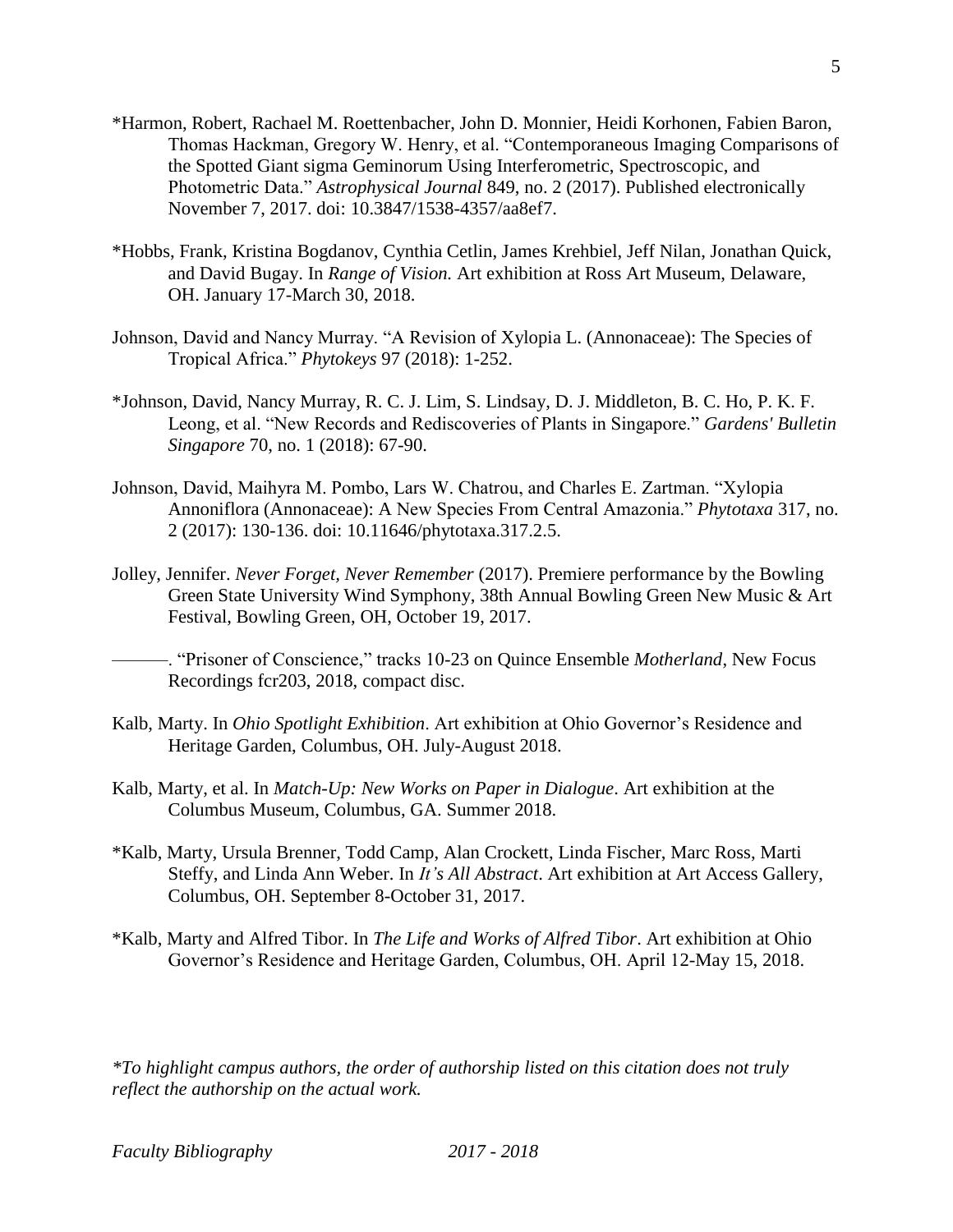- \*Krehbiel, James, Kristina Bogdanov, Cynthia Cetlin, Frank Hobbs, Jeff Nilan, Jonathan Quick, and David Bugay. In *Range of Vision.* Art exhibition at Ross Art Museum, Delaware, OH. January 17-March 30, 2018.
- †Krygier, John and Emily Howald. "'Scrappy' Sustainability at Ohio Wesleyan University." In *Sustainable Cities and Communities Design Handbook*, edited by Woodrow W. Clark, 561-571. 2nd ed. Oxford, UK: Butterworth-Heinemann, 2018.
- Lateiner, Donald. Review of *Thucydides and the Pursuit of Freedom*, by Mary P. Nichols. *Historian* 79, no. 2 (2017): 401-402. doi: 10.1111/hisn.12563.
- Livingston, Sally. "Lost in Translation: Mary Hays Reads Heloise." *Women's Writing* 25, no. 2 (2018): 186-199. doi: 10.1080/09699082.2017.1388341.
- Long, Zackariah. Review of *Tragedy and Trauma in the Plays of Christopher Marlowe*, by Matthew R. Martin. *Comparative Drama* 51, no. 3 (2017): 417-420.
- Mahamuti, Gulimina. *Faculty Piano Solo Recital.* Performance, Jemison Auditorium, Ohio Wesleyan University, Delaware, OH, November 5, 2017.

———. *Guest Piano Solo Recital*. Performance, First Congressional Church 2017-2018 Concert Series, Mansfield, OH, October 29, 2017.

- ———. *Guest Piano Solo Recital*. Performance, Guzzetta Recital Hall, University of Akron, Akron, OH, November 11, 2017.
- Mann, Keith. "Conodont Fauna Constrains the Deposition of the Delaware Limestone from the Middle of the Australis Zone Into the Upper Portion of the Kockelianus Zone." *Geological Society of America Abstracts with Programs* 49, no. 7 (2017). doi: 10.1130/abs/2017AM-295030.
- Modica, Christopher. "Problems Related to Eating, Nutrition, and Body Image." In *European Psychiatric/Mental Health Nursing in the 21st Century*, edited by Jose Carlos Santos and John R. Rutcliffe, 425-439. Cham, Switzerland: Springer International Publishing, 2018.
- \*Murray, Nancy and David Johnson. "A Revision of Xylopia L. (Annonaceae): the Species of Tropical Africa." *Phytokeys* 97 (2018): 1-252.
- Murray, Nancy, David Johnson, R. C. J. Lim, S. Lindsay, D. J. Middleton, B. C. Ho, P. K. F. Leong, et al. "New Records and Rediscoveries of Plants in Singapore." *Gardens' Bulletin Singapore* 70, no. 1 (2018): 67-90.

*\*To highlight campus authors, the order of authorship listed on this citation does not truly reflect the authorship on the actual work. †This work contains contributions from OWU student or alumni researchers.*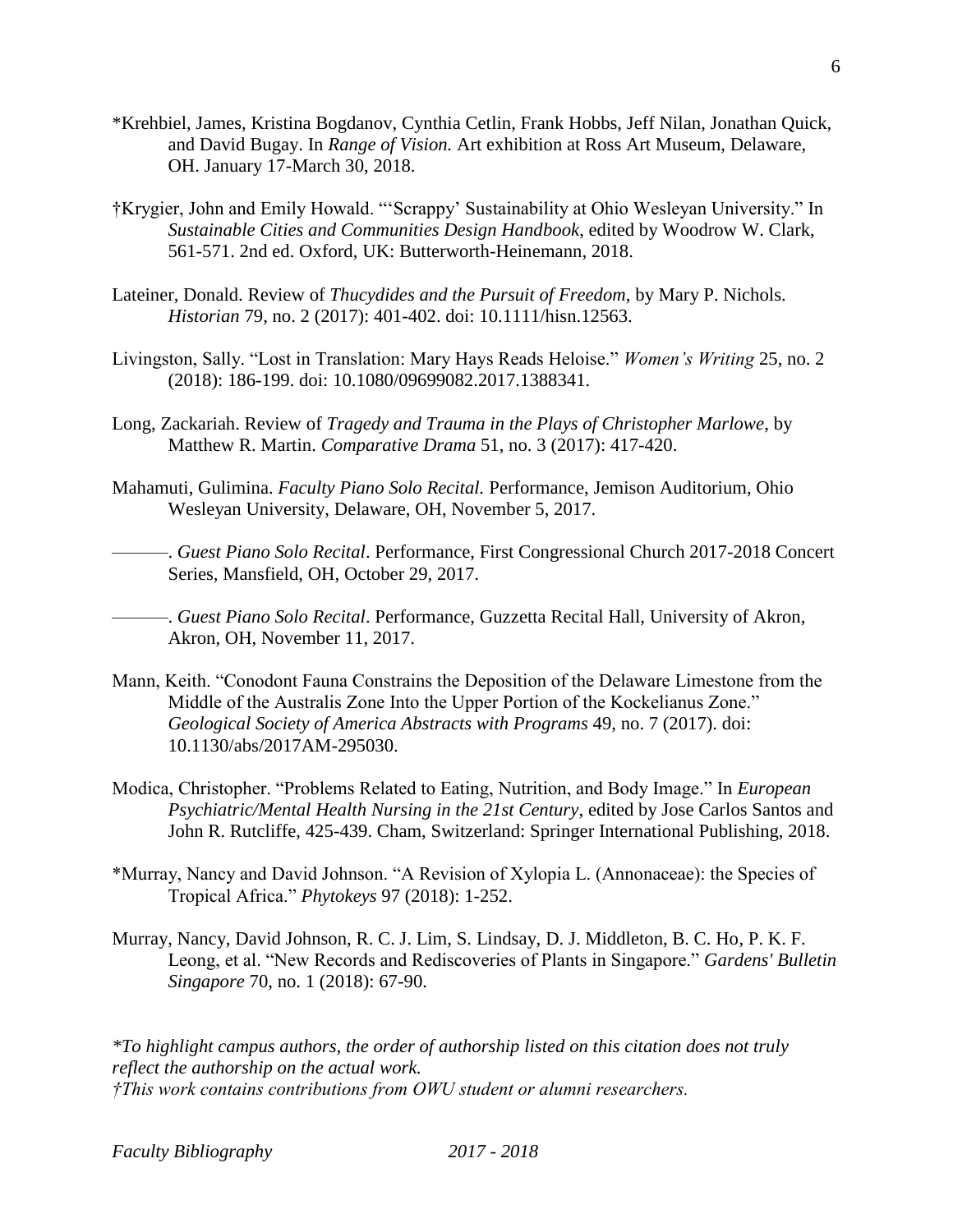- \*Nestor, Franchesca, Marc Allen Eisner, Jeff Worsham, and Evan J. Ringquist. *Contemporary Regulatory Policy*. Boulder, CO: Lynne Rienner Publishers, 2018.
- Neuman de Vegvar, Carol. "In a Strange Land: Anglo-Saxon Expats and Itinerant Objects in Ireland." In *England, Ireland and the Insular World: Textual and Material Connections in the Early Middle Ages*, edited by Mary Clayton, Alice Jorgensen, and Juliet Mullins, 83-87. Tempe, Arizona: ACMRS Publications, 2018.
	- ———. "Wayfaring Strangers: A Case Study in Island Identity in Insular Metalwork." In *Islands in a Global Context, Proceedings of the Seventh International Insular Art Conference, University College Galway*, edited by Conor Newman, Mags Mannion, and Fiona Gavin, 178-188. Dublin, Ireland: Four Courts Press, 2017.
- \*Nilan, Jeff, Kristina Bogdanov, Cynthia Cetlin, Frank Hobbs, James Krehbiel, Jonathan Quick, and David Bugay. In *Range of Vision.* Art exhibition at Ross Art Museum, Delaware, OH. January 17-March 30, 2018.
- Oancea, Ana. "Heredity Beyond the Rougon-Macquart: The Case of Travail." *French Forum* 42, no. 2 (2017): 233-248.
	- ———. Review of *Fairy Tales for the Disillusioned*, edited by G. Schultz and L. Seifert. *Nineteenth-Century French Studies* 46, no. 1-2 (2017). Published electronically 2017.
- ———. "The Temptation of the Material in Jean Lorrain's Fairy Tales." *Dix-Neuf* 21, no. 2-3. (2017): 178-191.
- ———. "Verne at Lyon's Fête des Lumières: New Media, Old Dystopia." *Romance Notes* 57, no. 3 (2017): 497-511.

Olmstead, Robert. *Savage Country: A Novel*. New York, NY: Algonquin Books, 2017.

- Paris-Huesca, Eva. "Female Victims, Heroines, and Law Enforcers: Polyphony of Identities in Susana Martín Gijón´s Novels." In *From Noir to Gris: Spanish and Latin American Women's Crime Fiction in the New Millennium*, edited by Nancy Vosburg and Nina Molinaro, 75-87. Cambridge, MA: Cambridge Scholars Publishing, 2017.
	- ———. "Ryu Se Viste Para Matar: El Universo Noir de Isabel Coixet." In *Tras Las Lentes de Isabel Coixet: Cine, Compromiso y Feminismo*, edited by Barbara Zecchi, 267-282. Zaragoza, Spain: Prensas Universitarias de Zaragoza, 2018.

*\*To highlight campus authors, the order of authorship listed on this citation does not truly reflect the authorship on the actual work.*

7